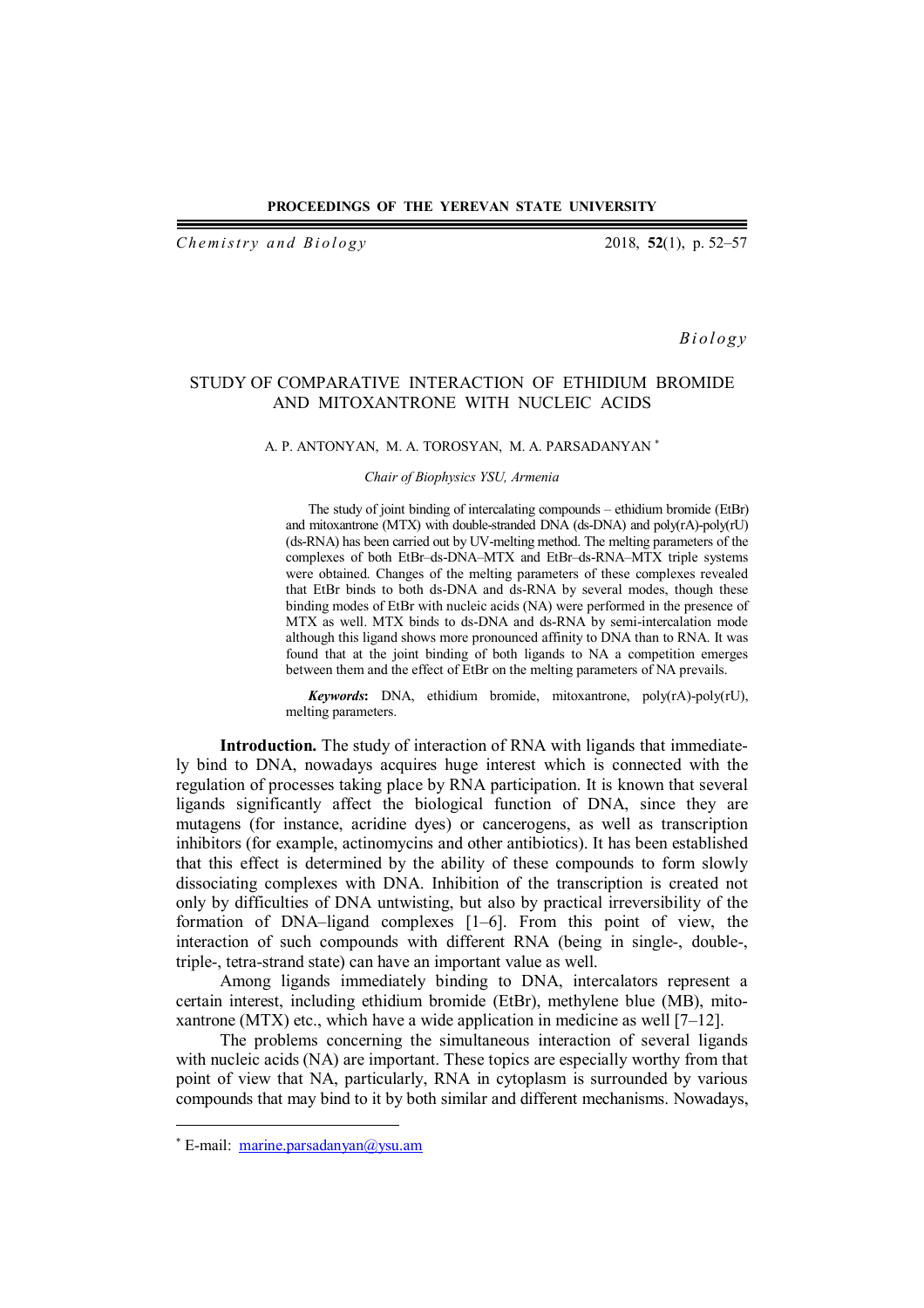using spectral as well as electrochemical methods, some data are obtained on simultaneous interaction of different ligands (particularly, intercalator EtBr, groove binding compound Hoechst 33258, as well as intercalators MB and MTX) with DNA [1, 4, 5, 13, 14]. From this point of view the studies of the interaction of mentioned ligands with double-stranded (ds-) RNA and their comparison to those obtained for ds-DNA become informative. Taking this fact into consideration the aim of this work is to study the binding peculiarities of EtBr and MTX with ds-DNA and ds-RNA.

**Materials and Methods.** Calf Thymus DNA, poly(rA)-poly(rU), MTX ("Sigma", USA), EtBr ("Serva", Germany) were used in experiments. All preparations were used without additional purification. Concentrations of the used preparations were determined by absorption method, using the following extinction coefficients:  $\varepsilon_{260}$ =6600  $M^{-1}cm^{-1}$  for calf thymus DNA,  $\varepsilon_{230}$ =7140  $M^{-1}cm^{-1}$  for poly(rA)-poly(rU),  $\varepsilon_{480}$ =5800  $M^{-1}cm^{-1}$  for EtBr,  $\varepsilon_{659}$ =25000  $M^{-1}cm^{-1}$  for MTX. The experiments were carried out in water medium containing 0.01 *M* Tris buffer, 0.1 *M* NaCl, pH=7.4.

Melting of the complexes of NA with ligands as well as spectrophotometric measurements of absorption of the solutions of the preparations was carried out using PYE Unicam-SP-8-100 spectrophotometer (England). Heating of the solutions of the complexes was realized using program device SP 876 Series 2. For spectrophotometric measurements quartz cuvettes were used with hermetically closing Teflon caps, 3 *mL* volume, and 1 *cm* optic pathway length. The melting was carried out at  $\lambda = 260$  *nm* wavelength for DNA and poly(rA)-poly(rU) corresponding to maximal absorption of these NA. The values of the absorptions of the complexes at melting were performed on PC monitor using the program elaborated in LabVIEW medium. The melting curves of the complexes were constructed as described [4].

NA complexes with ligands were prepared taking into account the concentration ratio  $r=[C]/[P]$ , where C is ligand concentration (EtBr or MTX or joint EtBr and MTX), *P* is concentration of NA phosphate groups. The values of r change in the interval  $0 < r \leq 0.33$ . In the case of EtBr and MTX joint binding to NA, the concentration of each ligand was taken twice less to prevent the similarity of the values of r with those values corresponding to EtBr–NA and MTX–NA complexes.

**Results and Discussion.** Among biologically active compounds, interacting with DNA significantly affecting its structural-functional characteristics, a special place belongs to EtBr, which binds not only in vitro, but also in vivo and inhibits the replication and transcription processes [6–12]. This ligand is a classical intercalator and an appropriate object for modeling molecular mechanisms of the interaction of various compounds with DNA. Thus, the theoretical model of DNA helix-coil transition in the complex with EtBr elaborated by Vardevanyan et al [1] allows to calculate the value of heat –  $\Delta H$  via the change of  $T_m$  and  $\Delta T$  dependencies on the ligand concentration and to carry out the thermodynamic analysis of DNA formed complexes with non-covalently binding ligands [1]. This theoretical model revealed the possibility of binding of EtBr and other ligands with DNA by different modes, i.e. intercalation, semi-intercalation and electrostatic. Though, these binding modes of EtBr with DNA are universal, since their performance does not depend on the solution ionic strength, pH or other external factors [1, 4].

This fact is important for DNA–EtBr system application as a foundation in studies of the interaction of different ligands at both separate and joint interaction with NA.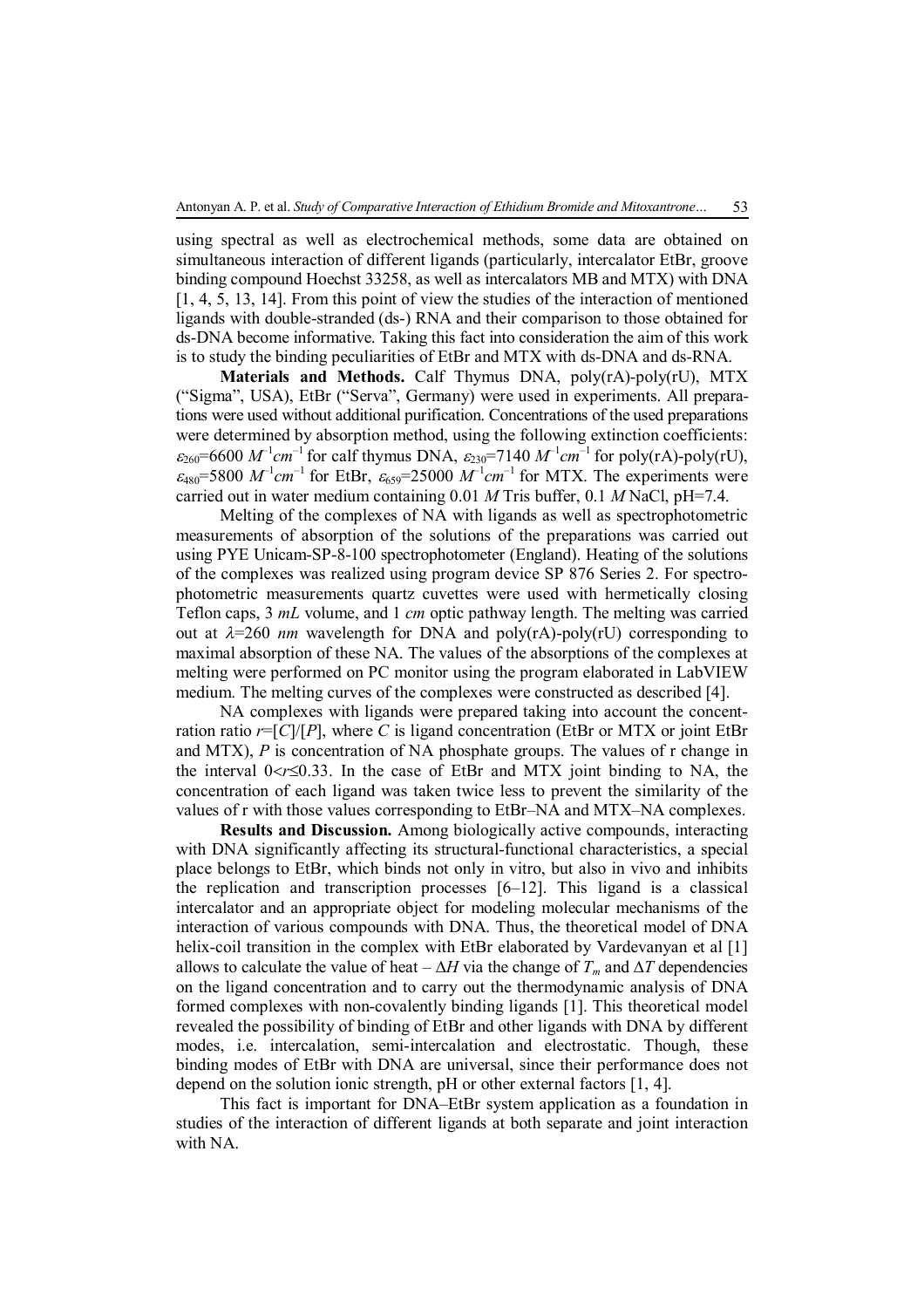To find out the peculiarities of EtBr and MTX joint binding with ds-DNA and ds-RNA a comparison of the experimental results on the interaction of one of these ligands in the absence of another with the analogous data obtained for the triple system EtBr–NA–MTX has been carried out. For this aim the studies of NA– ligand complexes were realized by UV-melting method. Melting curves of the complexes were obtained shifting them to high-temperature region comparing with NA melting curve in the absence of ligands.

Moreover, the shift is revealed both in the case of one ligand and in the case of two ligand binding. The values of temperature  $(T_m)$  and melting interval width  $(\Delta T)$  of NA and its complexes with ligands were determined from the melting curves. The values of changes of these parameters,  $\delta T_m$  and  $\delta \Delta T$ , were obtained.

The dependence curves of  $\delta \Delta T$  on *r* obtained for the complexes of the ligands with ds-DNA are presented in Fig. 1, it is obvious that this dependence acquires a bell-like form for EtBr–DNA complexes, because it enhances at low concentrations of ligand and attaining to its maximal value at  $r=0.1$ , starts decreasing. In the case of MTX–DNA complexes an increase of  $\delta \Delta T$  dependence on *r* occurs at low concentrations of the ligand  $(0 < r \le 0.05)$ , along with further enhancement of the ligand concentration the dependence curve of  $\delta \Delta T$  on *r* comes up to plateau.



Fig. 1. Dependence curves of  $\delta \Delta T$  on *r* for the complexes of EtBr–DNA and MTX–DNA (A); for the complexes of DNA–EtBr+DNA–MTX and EtBr–DNA–MTX (B). The dependence curve of  $\delta \Delta T$  on *r* for DNA–EtBr+DNA–MTX is a mathematical sum of the values of  $\delta \Delta T$  of DNA–EtBr and DNA–MTX complexes at the corresponding values of *r*.

Another situation is observed in the case of EtBr and MTX joint binding to NA. The dependence curves of  $\delta \Delta T$  on *r* for the complexes of EtBr–DNA–MTX and the sum curve obtained at mathematical summation of  $\delta \Delta T$  values for the complexes of DNA–EtBr and DNA–MTX at respective values of *r* are presented in Fig. 1, B, as it is seen the sum curve practically has the same form as the dependence of  $\delta \Delta T$  on *r* for EtBr–DNA complexes. The dependence of  $\delta \Delta T$  on *r* corresponding to the complexes of EtBr*–*DNA–MTX qualitatively differ from the rest, since in this curve it is possible to separate two regions: the first one is in  $0 < r \leq 0.17$  interval,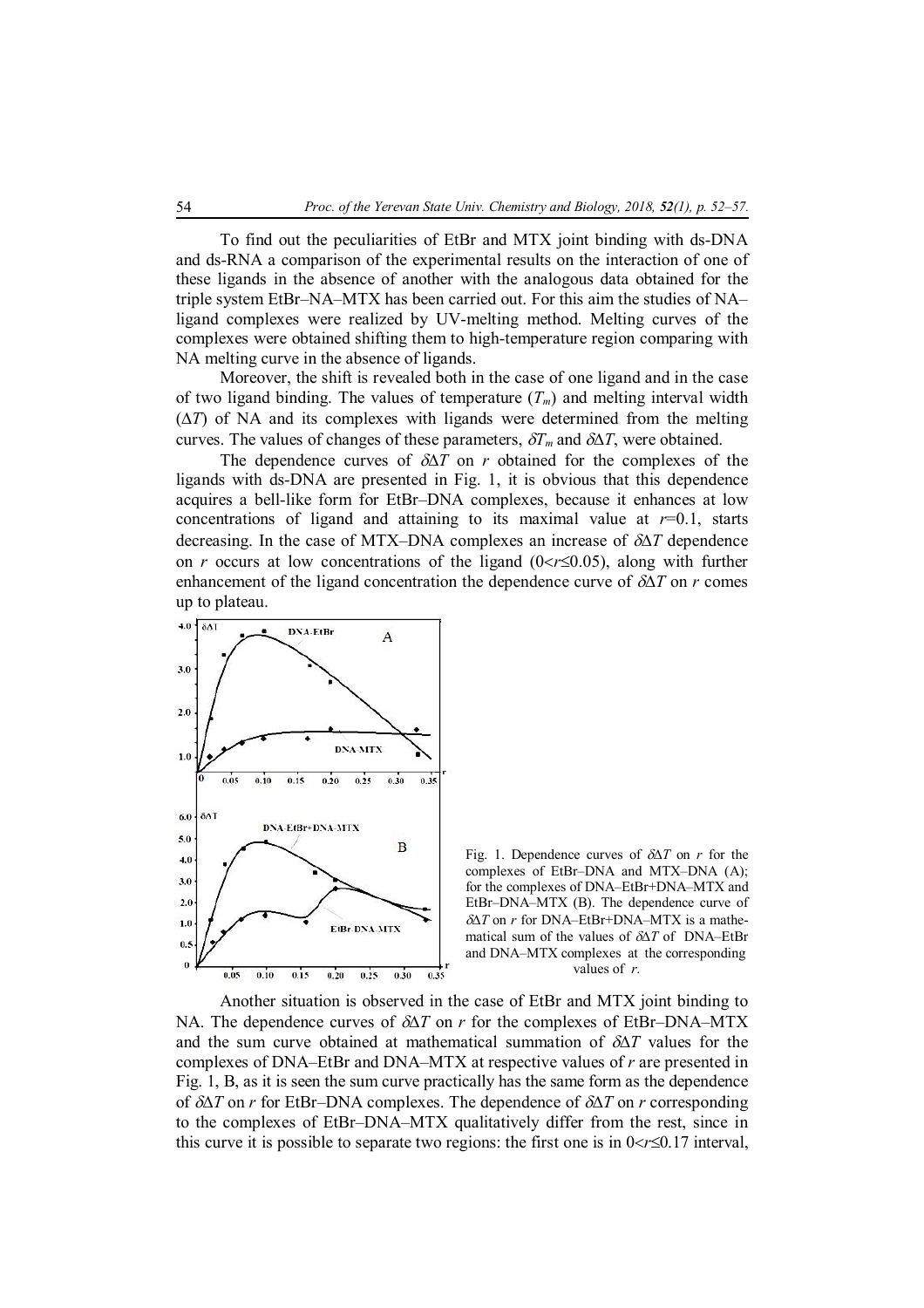the second one is in  $0.17 < r \le 0.33$  interval. It is clear from the Fig. 1, B, as well that in the interval  $0 < r \leq 0.1$  the dependence of  $\delta \Delta T$  on *r* for EtBr–DNA–MTX complexes enhances in the interval  $0.1 < r \leq 0.17$  it passes through weakly pronounced maximum decreases, but in the interval  $0.17 < r \le 0.33$  acquires a bell-like shape.



Fig. 2. Dependence curves of  $\delta \Delta T$  on *r* for the complexes EtBr–poly(rA)-poly(rU) and MTX– poly(rA)-poly(rU) (A); for the complexes poly(rA) poly(rU)–EtBr+poly(rA)-poly(rU)–MTX and EtBr–  $-poly(rA)-poly(rU)-MTX$  (B).  $\delta\Delta T$  dependence curve on *r* for DNA–EtBr+poly(rA)-poly(rU)–MTX is the mathematical sum of the values of  $\delta \Delta T$  for the complexes of poly(rA)-poly(rU)–EtBr and poly(rA)-poly(rU)–MTX at respective values of *r*.



Fig. 3. Dependence curves of  $\delta T_m$  on *r* for the complexes of EtBr–ds-DNA and MTX–ds-DNA (A); for the complexes of DNA–EtBr+ds-DNA–MTX and EtBr+ds-DNA–MTX (B). The dependence curve of  $\delta T_m$  on *r* for DNA–EtBr+ds-DNA–MTX is a mathematical sum of the values of  $\delta T_m$  of the complexes of ds-DNA–EtBr and ds-DNA–MTX at respective values of *r*.

The analogous effect was revealed at the joint interaction of EtBr and semiintercalator MB with DNA [4]. Similarity of the obtained data permits us concluding that the main mechanism of MTX binding to ds-DNA is semi-intercalation as for MB [15, 16]. In the case of EtBr and MTX interaction with poly(rA)-poly(rU) the analogous results with the above mentioned data are obtained for separate binding of each of these ligands with the mentioned polynucleotide (Fig. 2). It is necessary to mention that MTX binds to RNA much weaker (almost by an order) than to DNA, while EtBr shows practically similar affinity to both ds-DNA and ds-RNA. This fact conditions the practical correspondence with the form of  $\delta \Delta T$  dependence curve on  $r$  at EtBr and MTX joint binding to  $poly(rA)$ -poly(rU) to the same curve for the complexes of EtBr–poly(rA)-poly(rU).

Dependence curves of  $\delta T_m$  on *r* for complexes of EtBr–DNA and MTX– DNA (A) as well as EtBr–DNA–MTX and EtBr–DNA+MTX–DNA (B) have been obtained and presented in Fig. 3. From the presented figure it is obvious that in cases of both EtBr and MTX  $\delta T_m$  enhances with an increase of *r*. At the same time for EtBr–DNA–MTX the dependence of  $\delta T_m$  on *r* again consists of two regions: the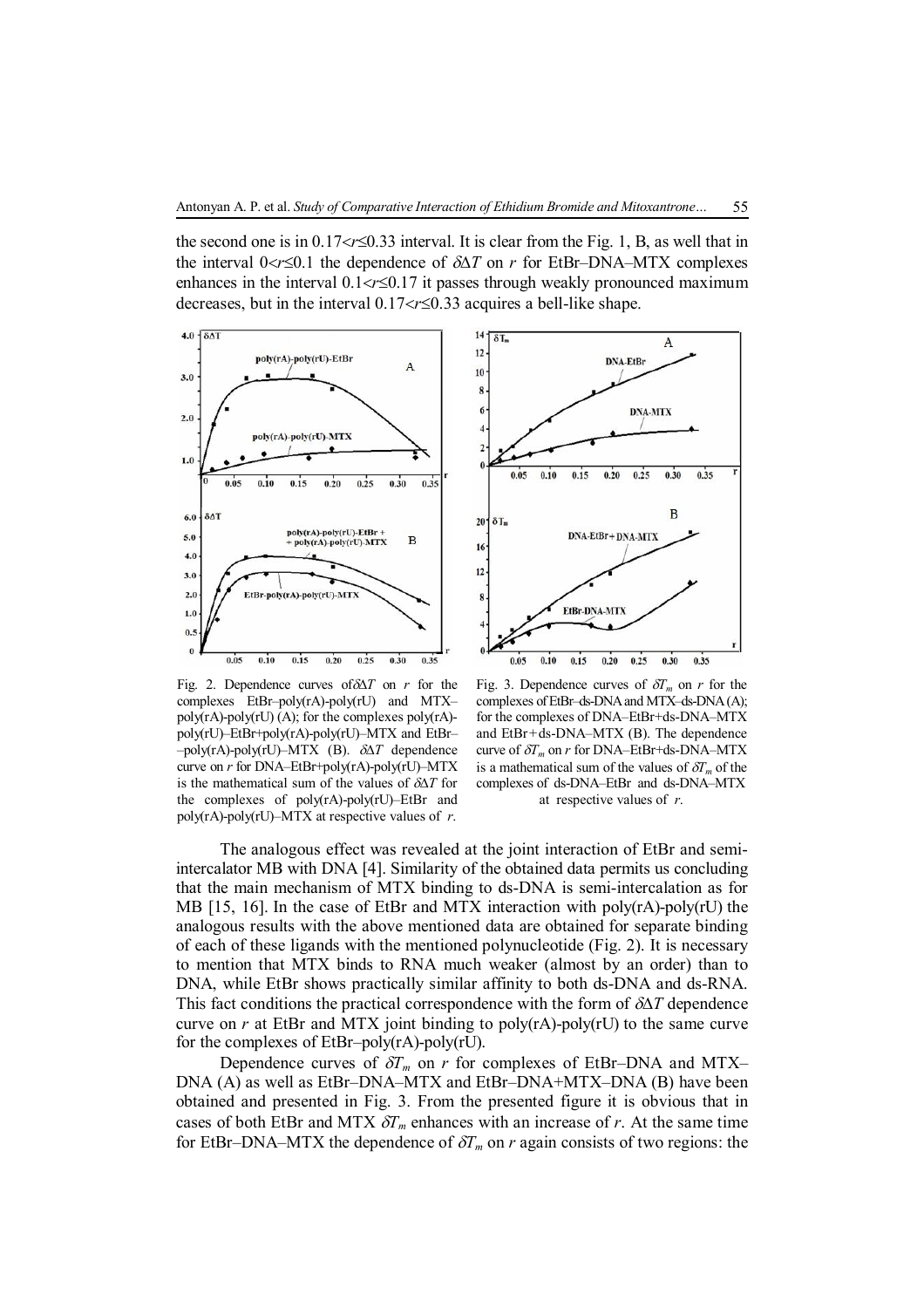first increases in the interval  $0 < r \leq 0.1$ , reaches to plateau in the interval  $0.1 < r \leq 0.2$ , then at  $r > 0.2$  sharply enhances. Mathematical sum of the dependence of  $\delta T_m$  on *r* obtained by the summation of  $\delta T_m$  values for EtBr–DNA and MTX–DNA complexes increases monotonously with the enhancement of the values of *r* and by its form coincides to  $\delta T_m$  dependence curve for the complexes of EtBr–DNA.



Fig. 4. Dependence curves of  $\delta T_m$  on *r* for the complexes of EtBr–ds-RNA and MTX–poly(rA) poly(rU) (A); for the complexes of poly(rA)-poly(rU)– –EtBr+poly(rA)-poly(rU)–MTX and EtBr–poly(rA) poly(rU)–MTX (B). The dependence curve of  $\delta T_m$ on *r* for poly(rA)-poly(rU)–EtBr+poly(rA)-poly(rU)– MTX is the mathematical sum of  $\delta T_m$  values of the complexes of  $poly(rA)$ -poly $(rU)$ –EtBr and  $poly(rA)$ --poly(rU)–MTX at the respective values of *r*.

More possible explanation of such behavior of the dependence curve of  $\delta T_m$ on *r* obtained for EtBr–DNA–MTX triple system may be the result of the fact that at low concentrations, despite the stabilizing effect of both ligands on DNA dsstructure, their joint effect is not a sum of the separate effects. Moreover, a mutual weakening of separate effects of each of ligands takes place due to the competition between them. The maintenance of such conclusion is that  $\delta T_m$  of the complexes acquires the constant value in the interval  $0.1 \le r \le 0.167$  and decreases in the interval  $0.167 \le r \le 0.2$ . Most apparently, in these conditions the triple system structure of EtBr–DNA–MTX becomes more relaxed, than that of the complexes EtBr–DNA or MTX–DNA, which contributes to denaturation.

Further enhancement of the ligand concentration results in a sharp increase of  $\delta T_m$ , which is observed in the case of the separate effect of EtBr at relatively high concentrations ( $r > 0.2$ ) (respective curves on Fig. 3, A and B), while for MTX the dependence curve of  $\delta T_m$  on *r* comes up on plateau at high concentrations of the ligand. This fact permits concluding that at the increasing of the concentrations of both ligands the competition between them becomes more real and EtBr effect becomes prevailing. This fact also insists on the fact the main mode of MTX binding with ds-DNA, as in the case of MB is semi-intercalation.

Another significant result is obtained at joint interaction of EtBr and MTX with poly(rA)-poly(rU) since the dependence curve of  $\delta T_m$  on *r* (as  $\delta \Delta T$ ) practically coincides with analogous curve by its form obtained for the complexes of EtBr with poly(rA)-poly(rU) (Fig. 4, A and B). Though, the analogous dependence is obtained for the mathematical sum of  $\delta T_m$  values for the complexes of poly(rA)poly(rU)–EtBr and poly(rA)-poly(rU)–MTX at corresponding values of *r*.